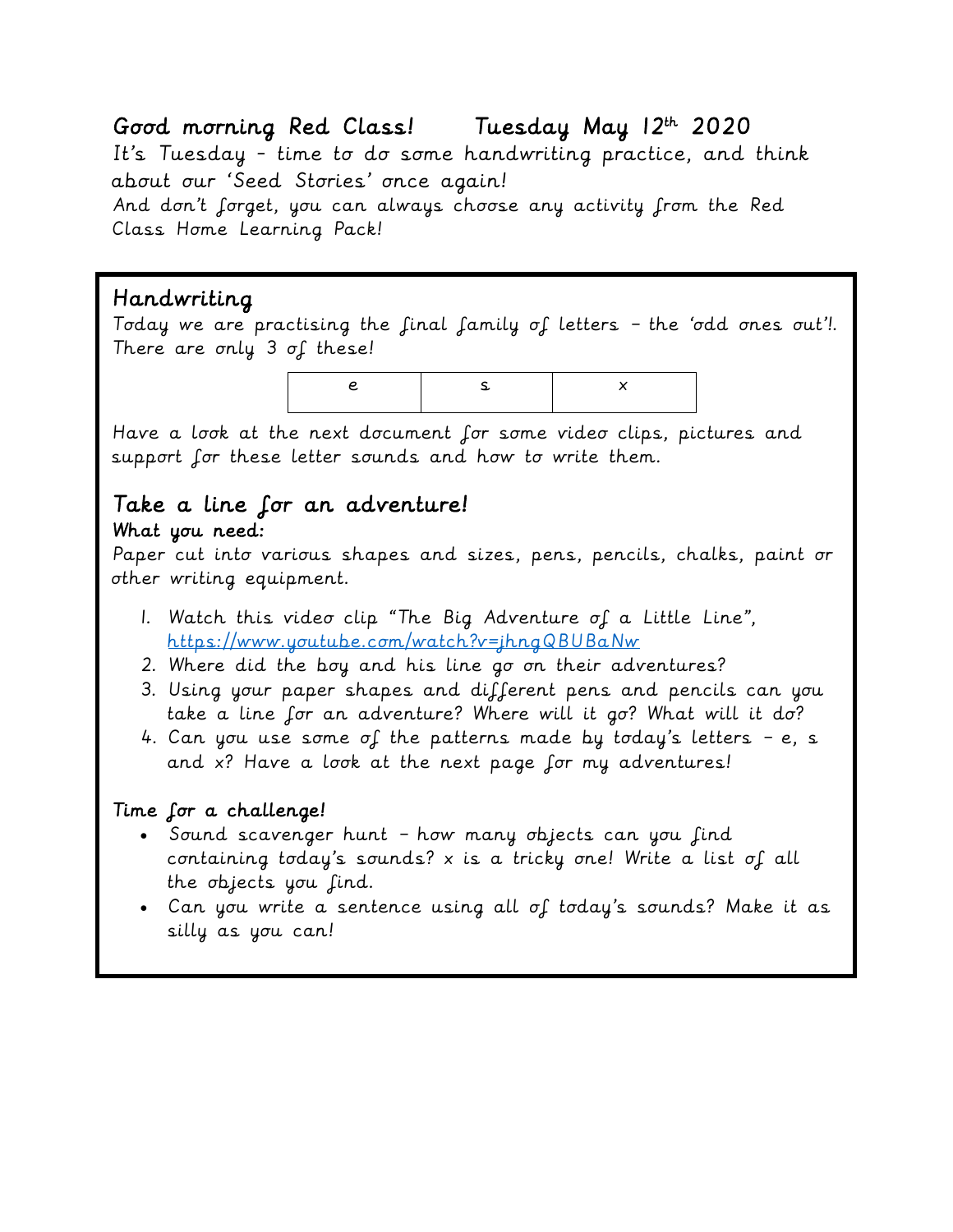# $\varsigma$ selecce SSS  $\overline{\mathcal{S}}$

# The Big Adventure of a Little Line

 $\overline{a}$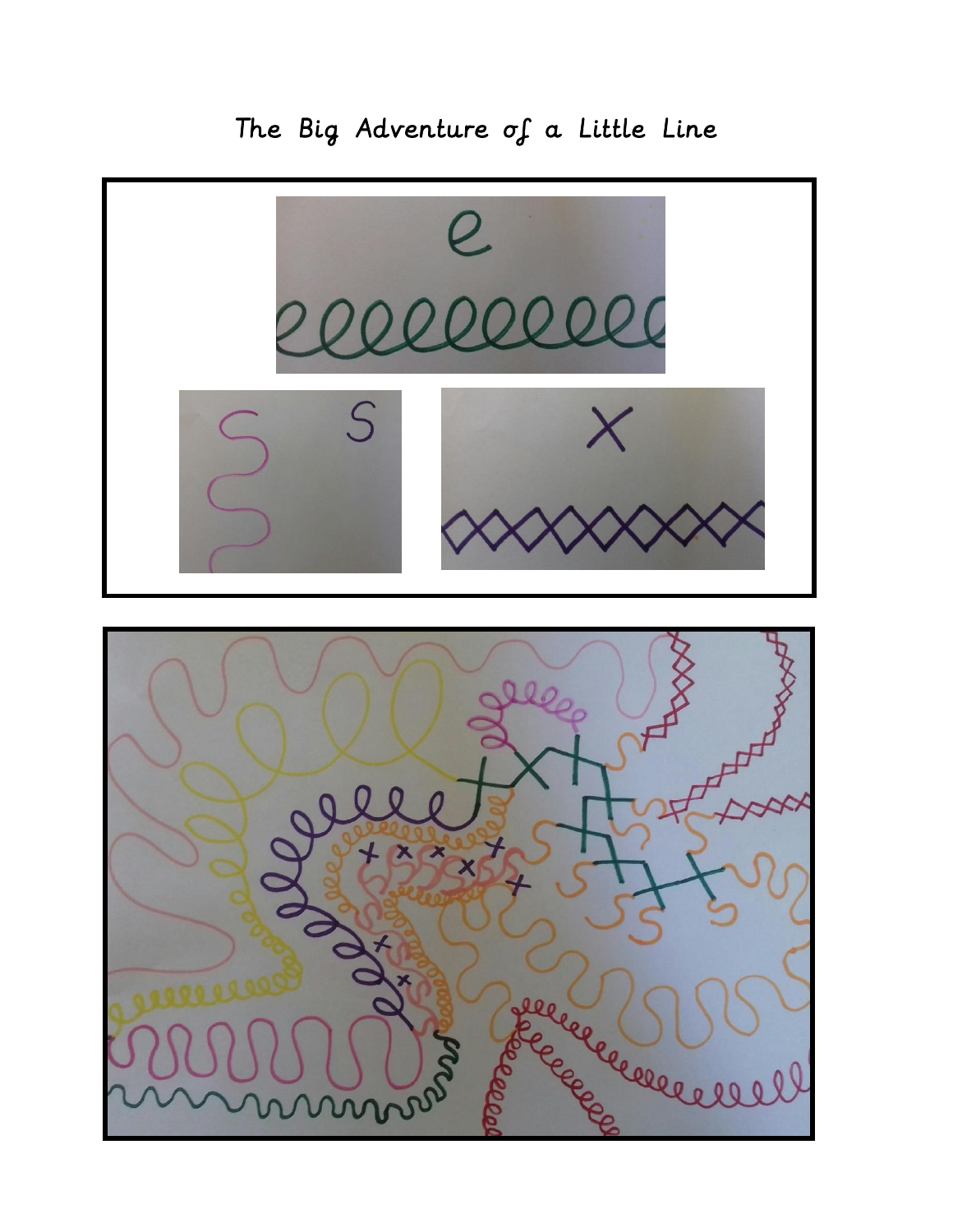### 'Seed Stories' – Make a Worm Hotel!

### What you need:

A transparent jar, box or bowl, soil, sand (if you don't have sand don't worry, just use extra soil!), a few leaves, flowers or vegetable peelings, some dark coloured paper, cloth or a dark cupboard.

- 1. If you have sand and soil, make alternate layers (about 2cm) in the jar, box or bowl. If you just have soil, that's fine, put the soil into your jar. Leave a 10 cm space at the top of your jar.
- 2. Pour a little water in, just enough to make the soil / sand layers moist.
- 3. Dig up I or 2 earthworms and put them very carefully on top of your soil / sand layers.
- 4. Gently place a few leaves, flowers or vegetable peelings on top.
- 5. Leave the top off your jar (or put holes in the lid), and cover your jar with dark paper or cloth, or put it in a dark cupboard.
- 6. Next wait! After 3 or 4 days have another look! What has happened?

### Time for a challenge!

- Draw your worm hotel when you have finished it. Then draw it again when you look in a few days time. What has changed? What is the same?
- Scientists often try to make a sensible guess about what might happen – this is called a 'prediction'. Can you predict what might happen to your worm hotel after 3 days? After 1 week?

Don't forget – return the earthworms to their natural habitat after about a week - they are the soil's superheroes!